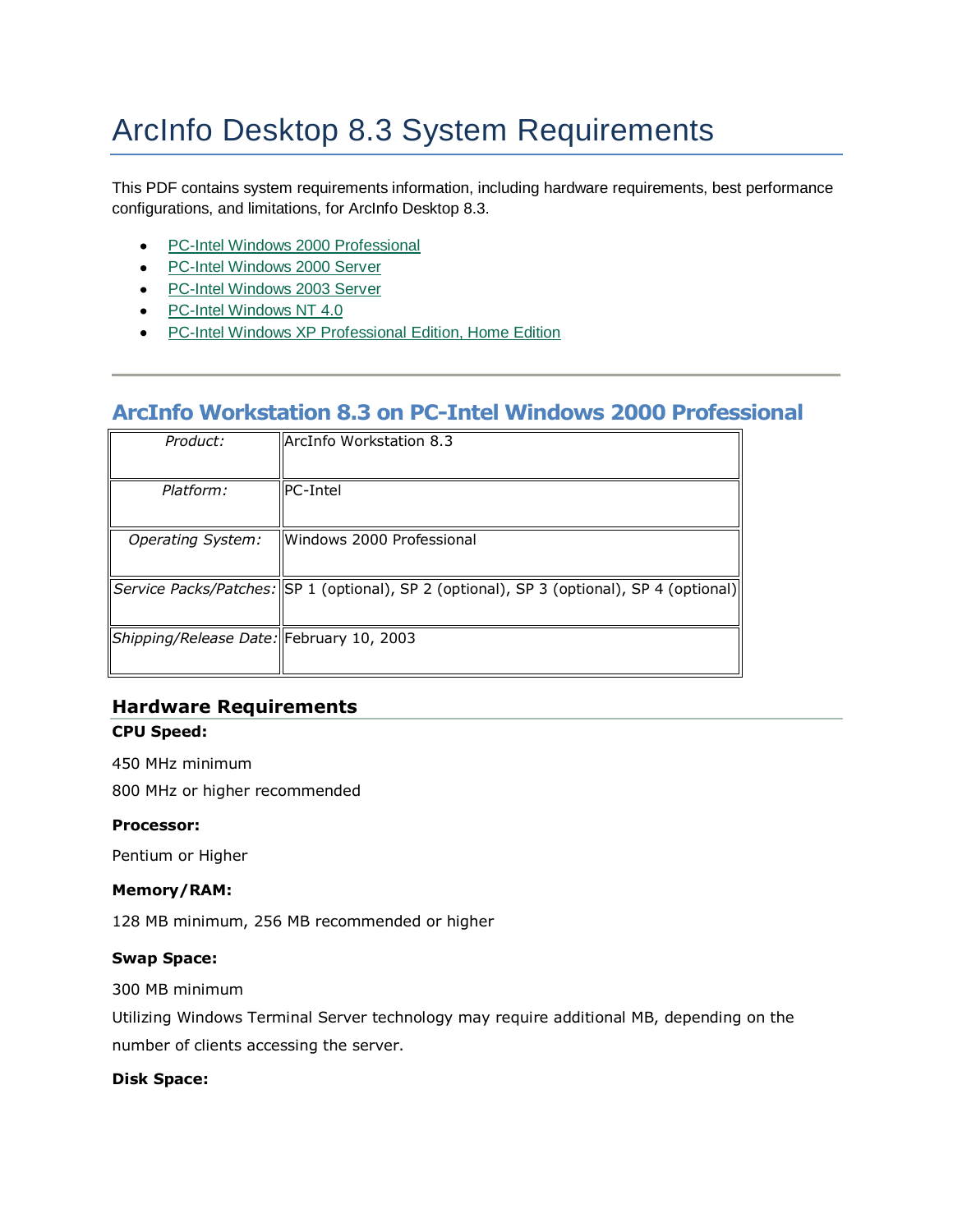ArcInfo Desktop 8.3: 605 MB NTFS; 695 MB FAT32

ArcInfo Workstation 8.3: 695 MB NTFS

#### **Disk Space Requirements:**

Disk spaces do not include the 50MB of system drive space needed for installation (typically C:\Winnt\System32). The disk space requirement for each of the ArcInfo 8.3 components are provided in the Setup program.

#### **Notes:**

#### **Internet Explorer 5.0 requirement:**

Some features of ArcInfo 8.3 require a minimum installation of Microsoft Internet Explorer Version 5.0. If you do not have an installation of Microsoft Internet Explorer Version 5.0, you must obtain and install it prior to installing ArcInfo 8.3.

If you are using a non-English operating system, you must obtain and install the appropriate language version of Internet Explorer 5.0 prior to installing ArcInfo 8.3.

#### **License Manager Requirements:**

Simple TCP/IP, Network Card or Microsoft Loopback Adapter.

#### **For best performance (ArcInfo Desktop 8.3), the following is recommended:**

- True color monitor with a minimum of 16 MB video card.

- An OpenGL graphics card is recommended to optimize performance in ArcScene. Texture mapping will be better optimized using an OpenGL graphics card with 32 MB, or more, of onboard texture memory.

-Installation on a fast, NTFS (New Technology File System) hard drive is strongly recommended.

#### **Printer Support:**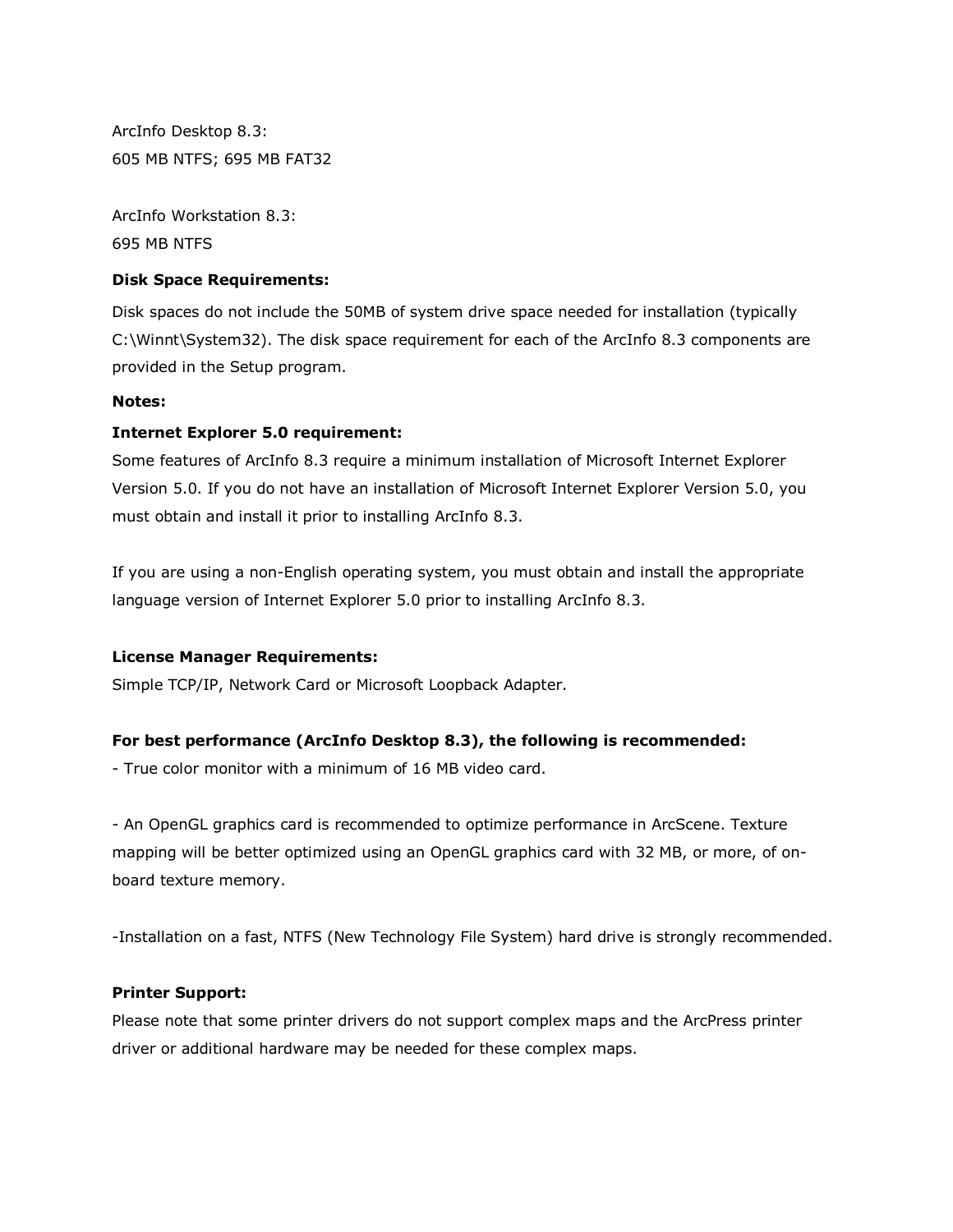# **ArcInfo Workstation 8.3 on PC-Intel Windows 2000 Server**

| Product:                                 | ArcInfo Workstation 8.3                                                                     |
|------------------------------------------|---------------------------------------------------------------------------------------------|
| Platform:                                | <b>PC-Intel</b>                                                                             |
| <b>Operating System:</b>                 | Windows 2000 Server                                                                         |
|                                          | Service Packs/Patches:   SP 1 (optional), SP 2 (optional), SP 3 (optional), SP 4 (optional) |
| Shipping/Release Date: February 10, 2003 |                                                                                             |

## **Hardware Requirements**

#### **CPU Speed:**

450 MHz minimum

800 MHz or higher recommended

#### **Processor:**

Pentium or higher

#### **Memory/RAM:**

128 MB minimum, 256 MB recommended or higher

#### **Swap Space:**

300 MB minimum

Utilizing Windows Terminal Server technology may require additional MB, depending on the number of clients running off the server.

#### **Disk Space:**

ArcInfo Desktop 8.3: 605 MB NTFS; 695 MB FAT32

ArcInfo Workstation 8.3: 695 MB NTFS

#### **Disk Space Requirements:**

Disk spaces do not include the 50 MB of system drive space needed for installation (typically C:\Winnt\System32). The disk space requirement for each of the ArcInfo 8.3 components are provided in the Setup program.

#### **Notes:**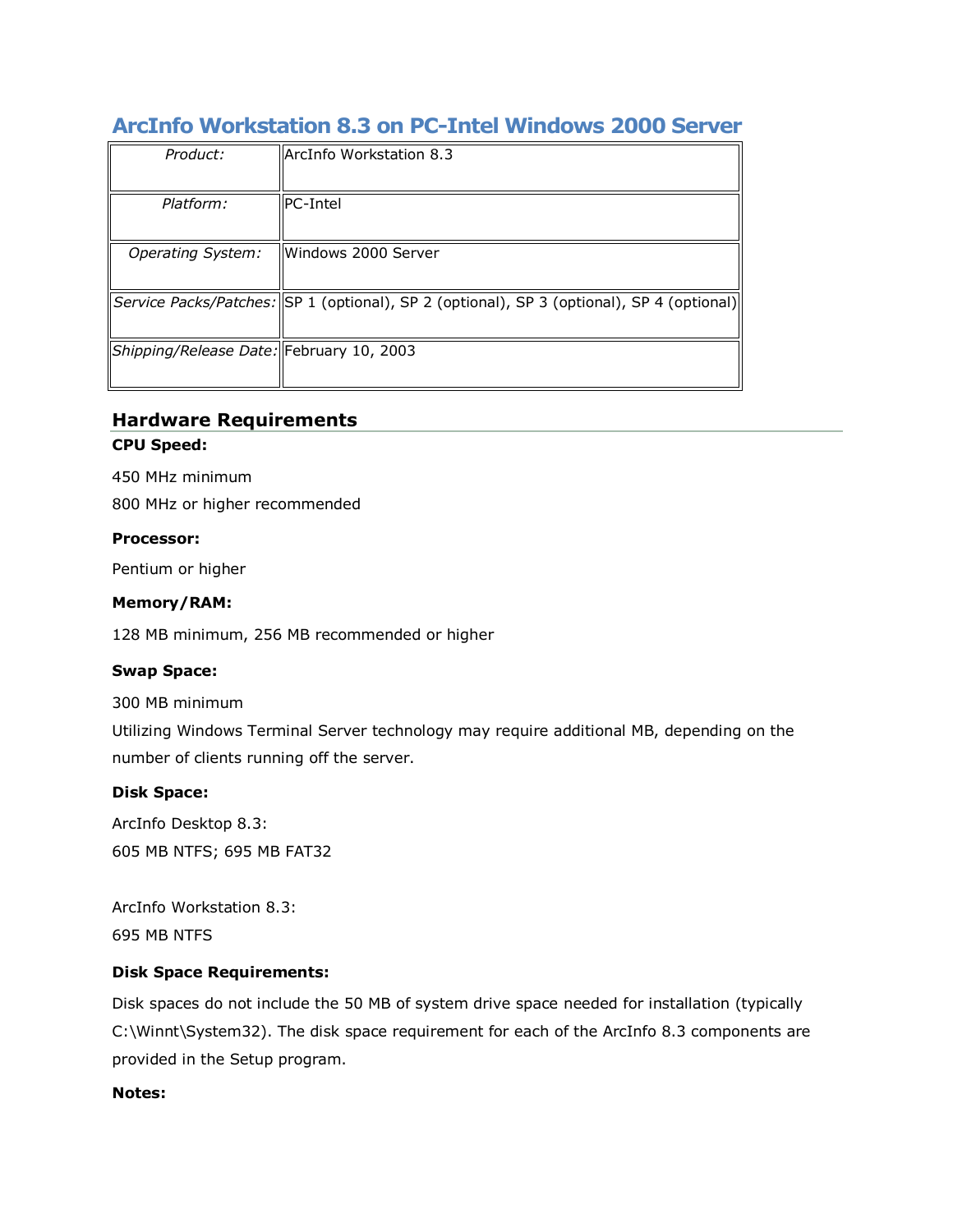#### **Internet Explorer 5.0 requirement:**

Some features of ArcInfo 8.3 require a minimum installation of Microsoft Internet Explorer Version 5.0. If you do not have an installation of Microsoft Internet Explorer Version 5.0, you must obtain and install it prior to installing ArcInfo 8.3.

If you are using a non-English operating system, you must obtain and install the appropriate language version of Internet Explorer 5.0 prior to installing ArcInfo 8.3.

#### **License Manager Requirements:**

Simple TCP/IP, Network Card or Microsoft Loopback Adapter.

#### **For best performance (ArcInfo Desktop 8.3), the following is recommended:**

- True color monitor with a minimum of 16 MB video card.

- An OpenGL graphics card is recommended to optimize performance in ArcScene. Texture mapping will be better optimized using an OpenGL graphics card with 32 MB, or more, of onboard texture memory.

-Installation on a fast, NTFS (New Technology File System) hard drive is strongly recommended.

#### **Printer Support:**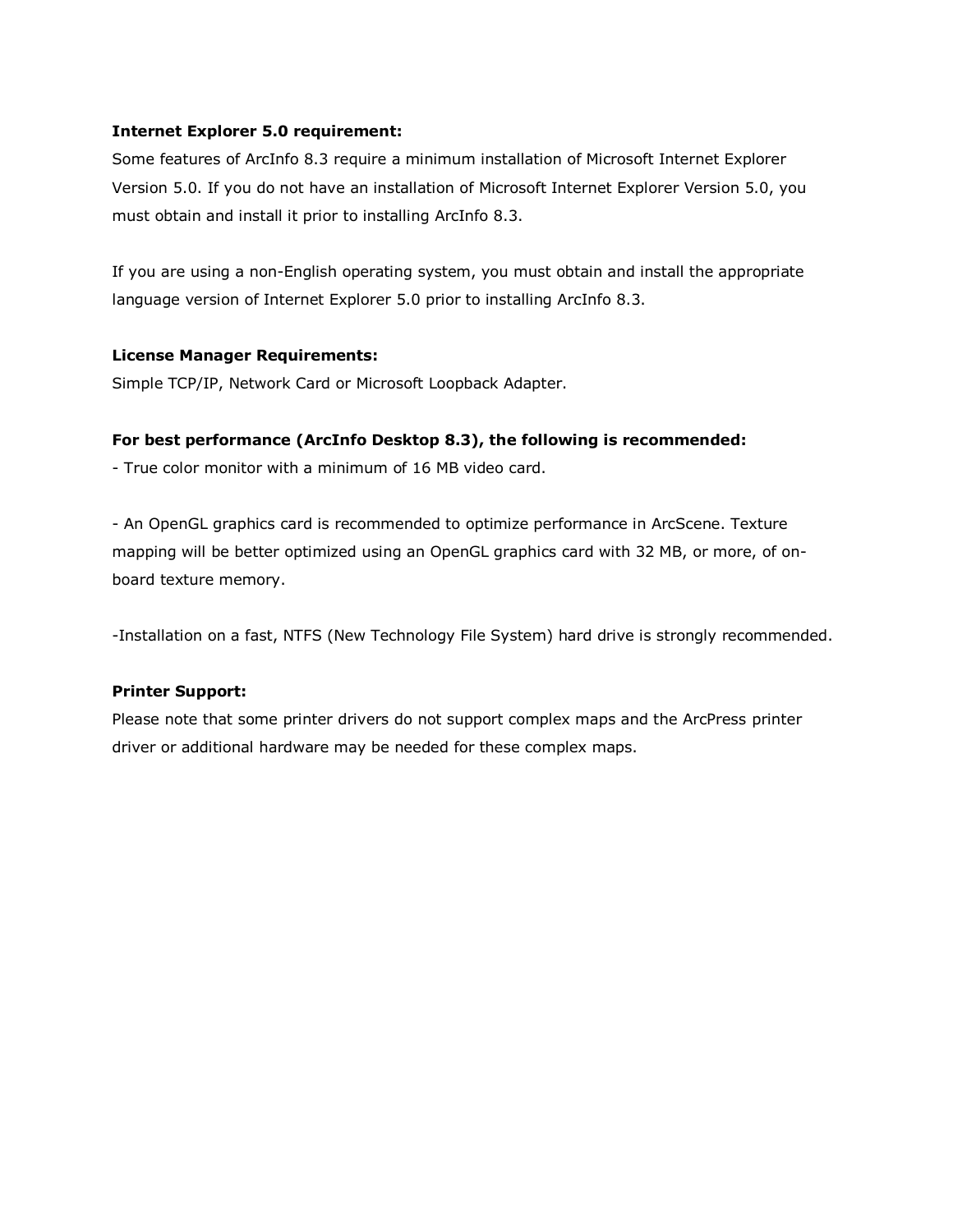# **ArcInfo Workstation 8.3 on PC-Intel Windows 2003 Server**

| Product:                                 | ArcInfo Workstation 8.3 |
|------------------------------------------|-------------------------|
| Platform:                                | <b>PC-Intel</b>         |
| <b>Operating System:</b>                 | Windows 2003 Server     |
| Shipping/Release Date: February 10, 2003 |                         |

# **Hardware Requirements CPU Speed:**

450 MHz minimum

800 MHz or higher recommended

#### **Processor:**

Pentium or higher

#### **Memory/RAM:**

128 MB minimum, 256 MB recommended or higher

#### **Swap Space:**

300 MB minimum

Utilizing Windows Terminal Server technology may require additional MB, depending on the number of clients running off the server.

#### **Disk Space:**

ArcInfo Desktop 8.3: 605 MB NTFS; 695 MB FAT32

ArcInfo Workstation 8.3: 695 MB NTFS

#### **Disk Space Requirements:**

Disk spaces do not include the 50 MB of system drive space needed for installation (typically C:\Winnt\System32). The disk space requirement for each of the ArcInfo 8.3 components are provided in the Setup program.

#### **Notes:**

#### **Internet Explorer 5.0 requirement:**

Some features of ArcInfo 8.3 require a minimum installation of Microsoft Internet Explorer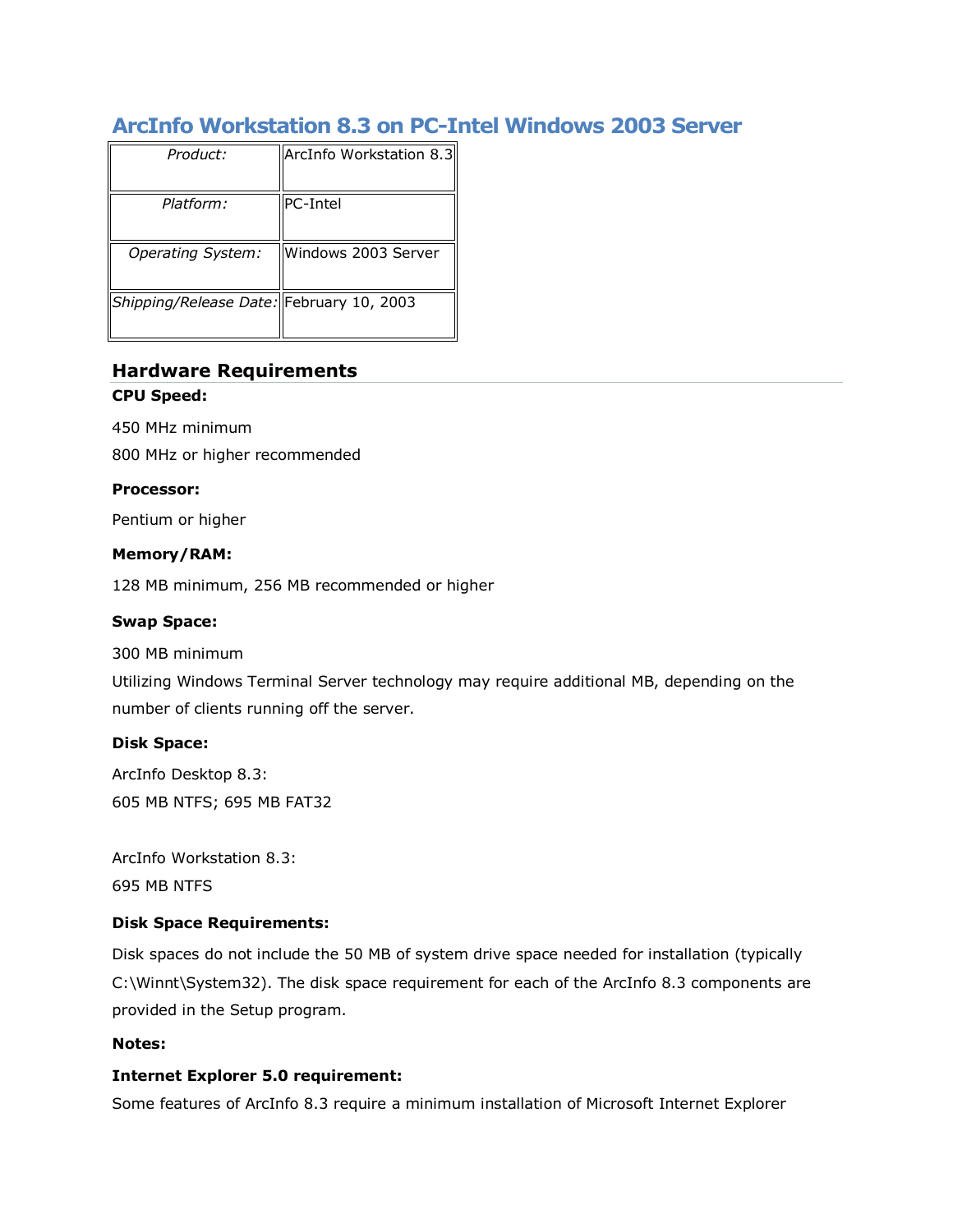Version 5.0. If you do not have an installation of Microsoft Internet Explorer Version 5.0, you must obtain and install it prior to installing ArcInfo 8.3.

If you are using a non-English operating system, you must obtain and install the appropriate language version of Internet Explorer 5.0 prior to installing ArcInfo 8.3.

#### **License Manager:**

Simple TCP/IP, Network Card or Microsoft Loopback Adapter. **Installation of Sentinel System Driver v5.42.1 from http://www.safenetinc.com/support/files/Ssd5421.zip is required.**

#### **For best performance (ArcInfo Desktop 8.3), the following is recommended:**

- True color monitor with a minimum of 16 MB video card.

- An OpenGL graphics card is recommended to optimize performance in ArcScene. Texture mapping will be better optimized using an OpenGL graphics card with 32 MB, or more, of onboard texture memory.

-Installation on a fast, NTFS (New Technology File System) hard drive is strongly recommended.

#### **Printer Support:**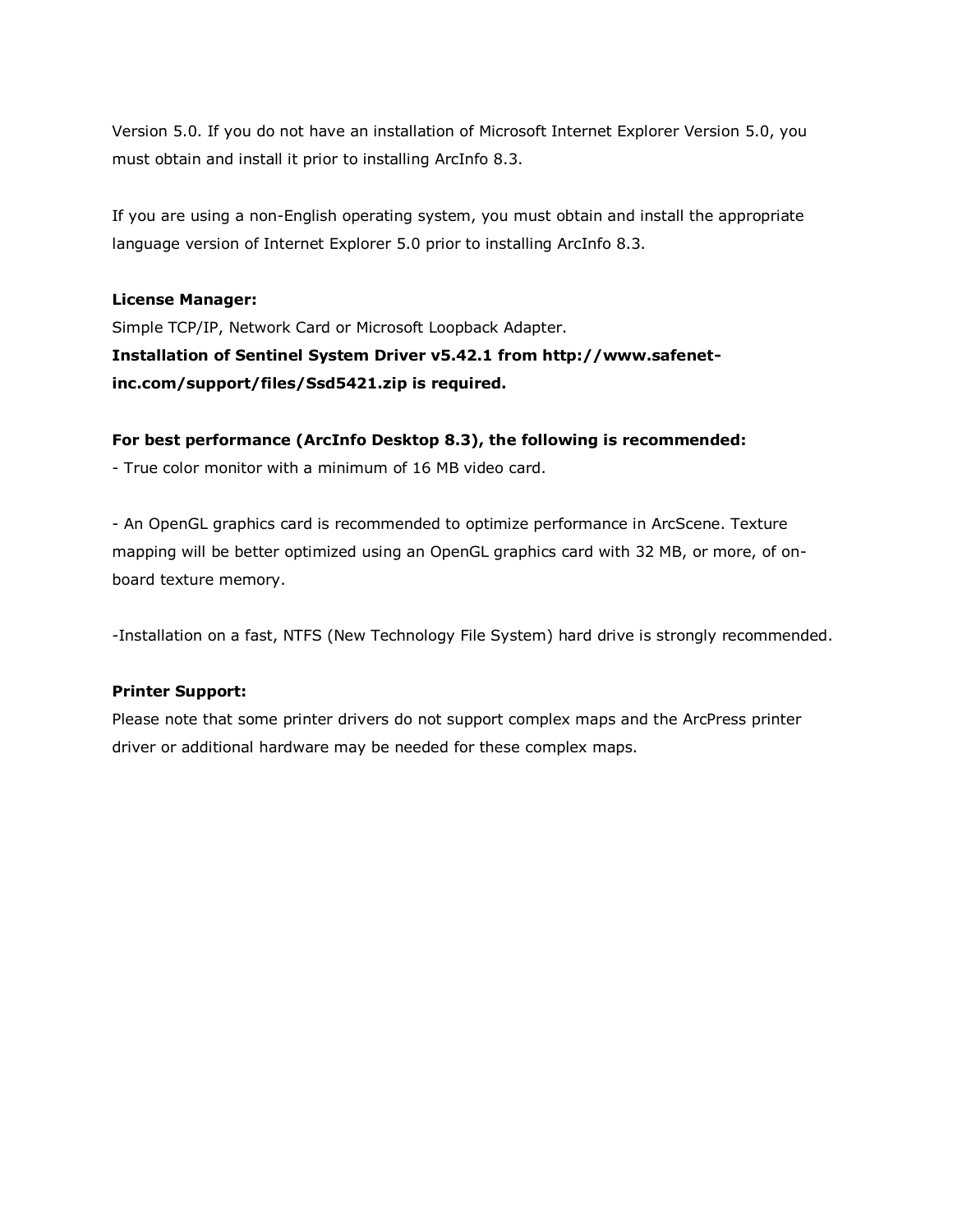# **ArcInfo Workstation 8.3 on PC-Intel Windows NT 4.0**

| Product:                                 | ArcInfo Workstation 8.3 |
|------------------------------------------|-------------------------|
| Platform:                                | <b>PC-Intel</b>         |
| <b>Operating System:</b>                 | Windows NT 4.0          |
| Service Packs/Patches: SP 6a             |                         |
| Shipping/Release Date: February 10, 2003 |                         |

# **Hardware Requirements**

#### **CPU Speed:**

450 MHz minimum

800 MHz or higher recommended

#### **Processor:**

Pentium or Higher

#### **Memory/RAM:**

128 MB minimum, 256 MB recommended or higher

#### **Swap Space:**

300 MB minimum

Utilizing Windows Terminal Server technology may require additional MB, depending on the number of clients accessing the server.

#### **Disk Space:**

ArcInfo Desktop 8.3: 605 MB NTFS; 695 MB FAT32

ArcInfo Workstation 8.3: 695 MB NTFS

#### **Disk Space Requirements:**

Disk spaces do not include the 50MB of system drive space needed for installation. (Typically C:\Winnt\System32)

The disk space requirement for each of the ArcInfo 8.3 components are provided in the Setup program.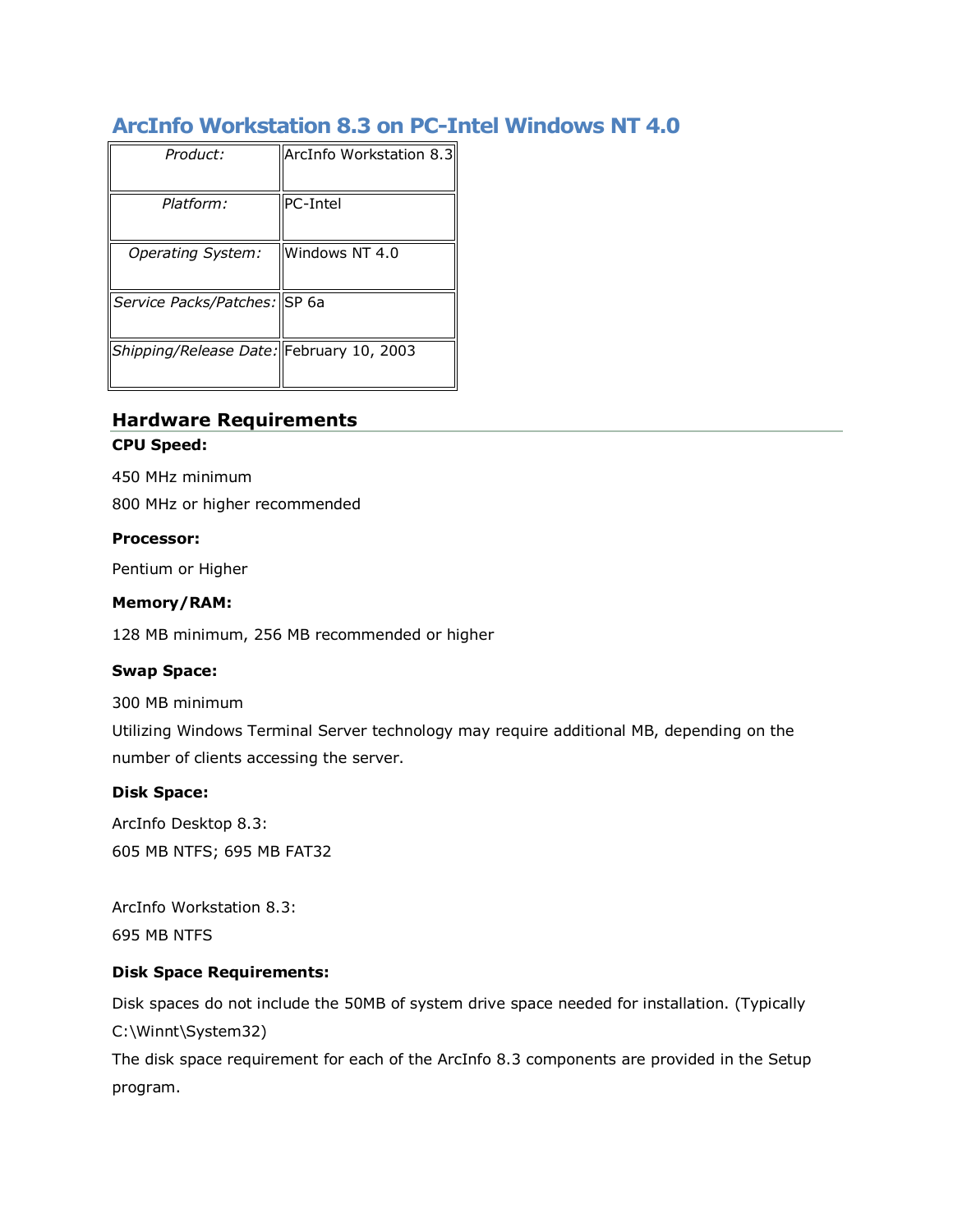#### **Notes:**

#### **Internet Explorer 5.0 requirement:**

Some features of ArcInfo 8.3 require a minimum installation of Microsoft Internet Explorer Version 5.0. If you do not have an installation of Microsoft Internet Explorer Version 5.0, you must obtain and install it prior to installing ArcInfo 8.3.

If you are using a non-English operating system, you must obtain and install the appropriate language version of Internet Explorer 5.0 prior to installing ArcInfo 8.3.

#### **License Manager Requirements:**

Simple TCP/IP, Network Card or Microsoft Loopback Adapter.

#### **For best performance (ArcInfo Desktop 8.3), the following is recommended:**

- True color monitor with a minimum of 16MB video card.

- An OpenGL graphics card is recommended to optimize performance in ArcScene. Texture mapping will be better optimized using an OpenGL graphics card with 32MB, or more, of onboard texture memory.

- Installation on a fast, NTFS (New Technology File System) hard drive is strongly recommended for the Desktop Application.

#### **Printer Support:**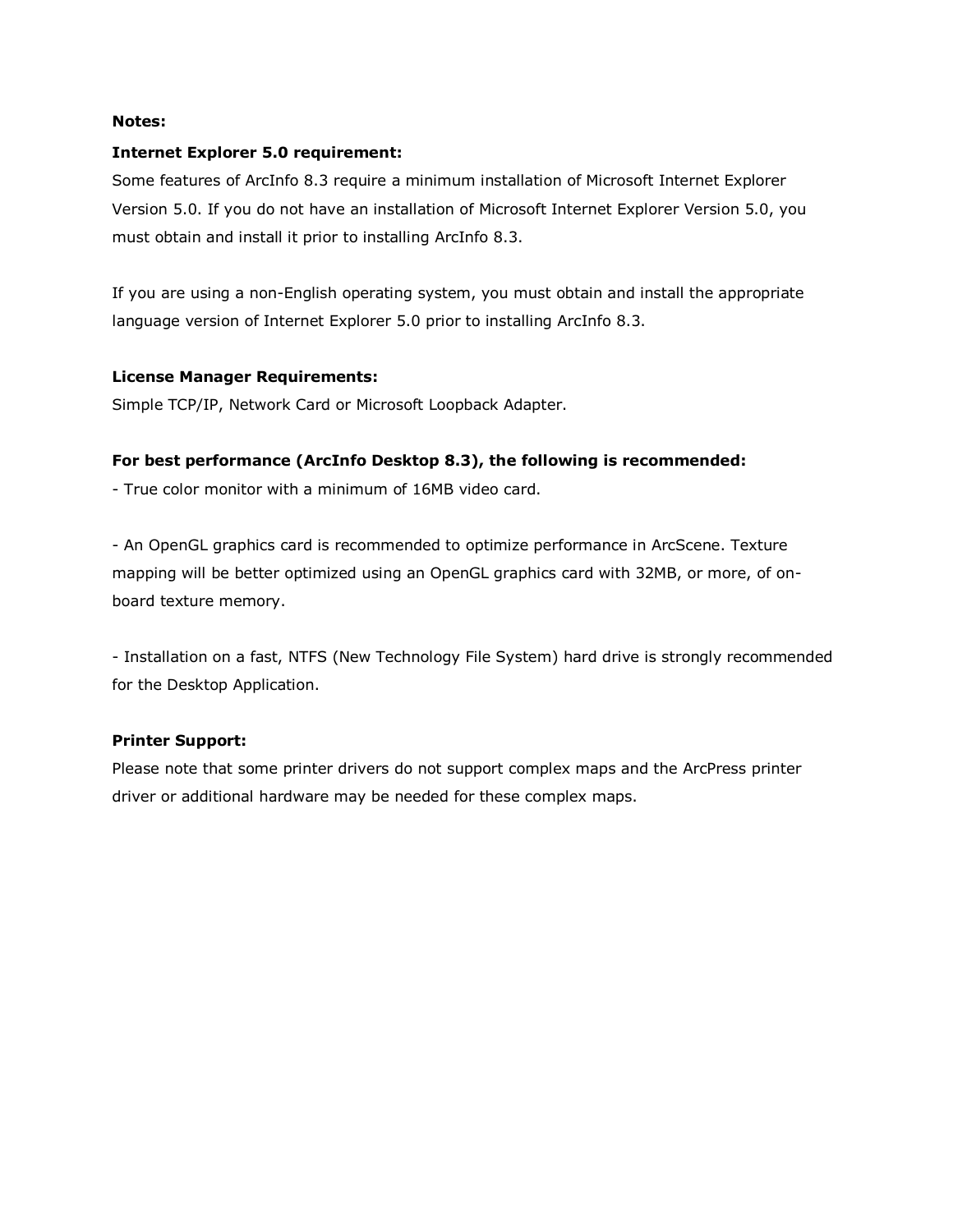# **ArcInfo Workstation 8.3 on PC-Intel Windows XP Professional Edition, Home Edition**

| Product:                                 | ArcInfo Workstation 8.3                       |
|------------------------------------------|-----------------------------------------------|
|                                          |                                               |
| Platform:                                | <b>PC-Intel</b>                               |
| <b>Operating System:</b>                 | Windows XP Professional Edition, Home Edition |
| Service Packs/Patches: SP 1 (optional)   |                                               |
| Shipping/Release Date: February 10, 2003 |                                               |

# **Hardware Requirements CPU Speed:**

450 MHz minimum

800 MHz or higher recommended

#### **Processor:**

Pentium or higher

## **Memory/RAM:**

128 MB minimum, 256 MB recommended or higher

## **Swap Space:**

300 MB minimum

Utilizing Windows Terminal Server technology may require additional MB, depending on the number of clients accessing the server.

#### **Disk Space:**

ArcInfo Desktop 8.3: 605 MB NTFS; 695 MB FAT32

ArcInfo Workstation 8.3: 695 MB NTFS

## **Disk Space Requirements:**

Disk spaces do not include the 50MB of system drive space needed for installation (typically C:\Winnt\System32). The disk space requirement for each of the ArcInfo 8.3 components are provided in the Setup program.